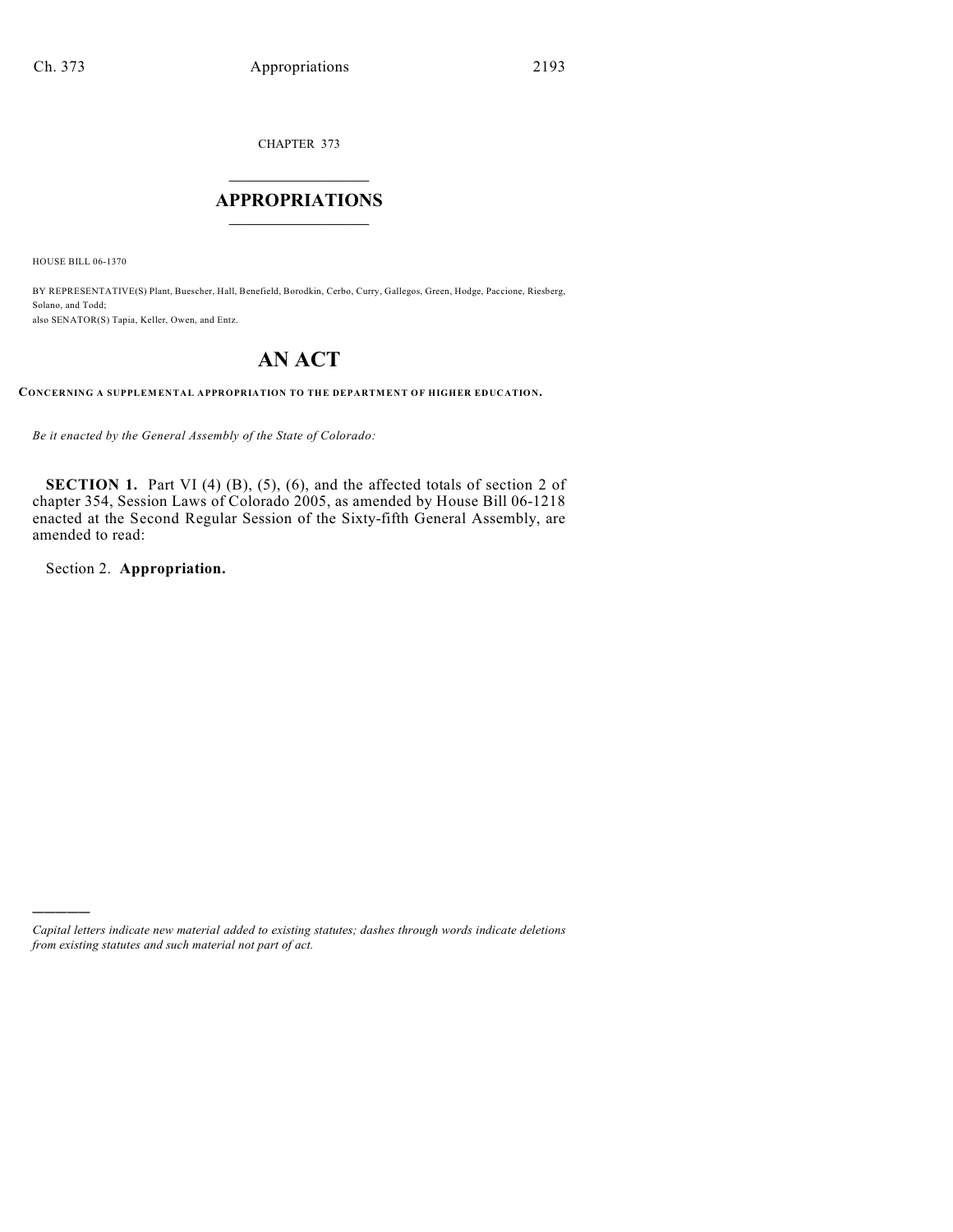18,520,946<sup>a</sup> (286.9 FTE)

|                 |       |             |                | APPROPRIATION FROM |               |              |
|-----------------|-------|-------------|----------------|--------------------|---------------|--------------|
| ITEM &          | TOTAL | GENERAL     | <b>GENERAL</b> | CASH               | <b>CASH</b>   | FEDERAL      |
| <b>SUBTOTAL</b> |       | <b>FUND</b> | <b>FUND</b>    | <b>FUNDS</b>       | <b>FUNDS</b>  | <b>FUNDS</b> |
|                 |       |             | <b>EXEMPT</b>  |                    | <b>EXEMPT</b> |              |
|                 |       |             |                |                    |               |              |

### **PART VI DEPARTMENT OF HIGHER EDUCATION**

#### **(4) COLLEGE OPPORTUNITY FUND PROGRAM**

| (B) Fee-for-service         |               |             |               |               |
|-----------------------------|---------------|-------------|---------------|---------------|
| <b>Contracts with State</b> |               |             |               |               |
| <b>Institutions</b>         | 208, 281, 542 |             | 208, 281, 542 |               |
|                             | 238,581,542   |             | 238,581,542   |               |
|                             |               | 498,818,342 |               |               |
|                             |               | 529,118,342 |               |               |
| (5) GOVERNING BOARDS        |               |             |               |               |
| (A) Trustees of Adams State |               |             |               |               |
| College <sup>54, 55</sup>   | 17,557,980    |             |               | 17,557,980    |
|                             | 18,520,946    |             |               | 18,520,946    |
|                             |               |             |               | $(286.9$ FTE) |

<sup>a</sup> Of this amount, \$11,116,631(T) \$12,079,597(T) shall be from General Fund appropriated to the College Opportunity Fund Program in the Department of Higher Education, \$6,370,949 shall be from the students' share of tuition, and \$70,400 shall be from academic fees and academic facility fees. Of the amount from the College Opportunity Fund Program, \$3,508,800 shall be from student stipend payments and \$7,607,831 \$8,570,797 shall be from fee-for-service contracts.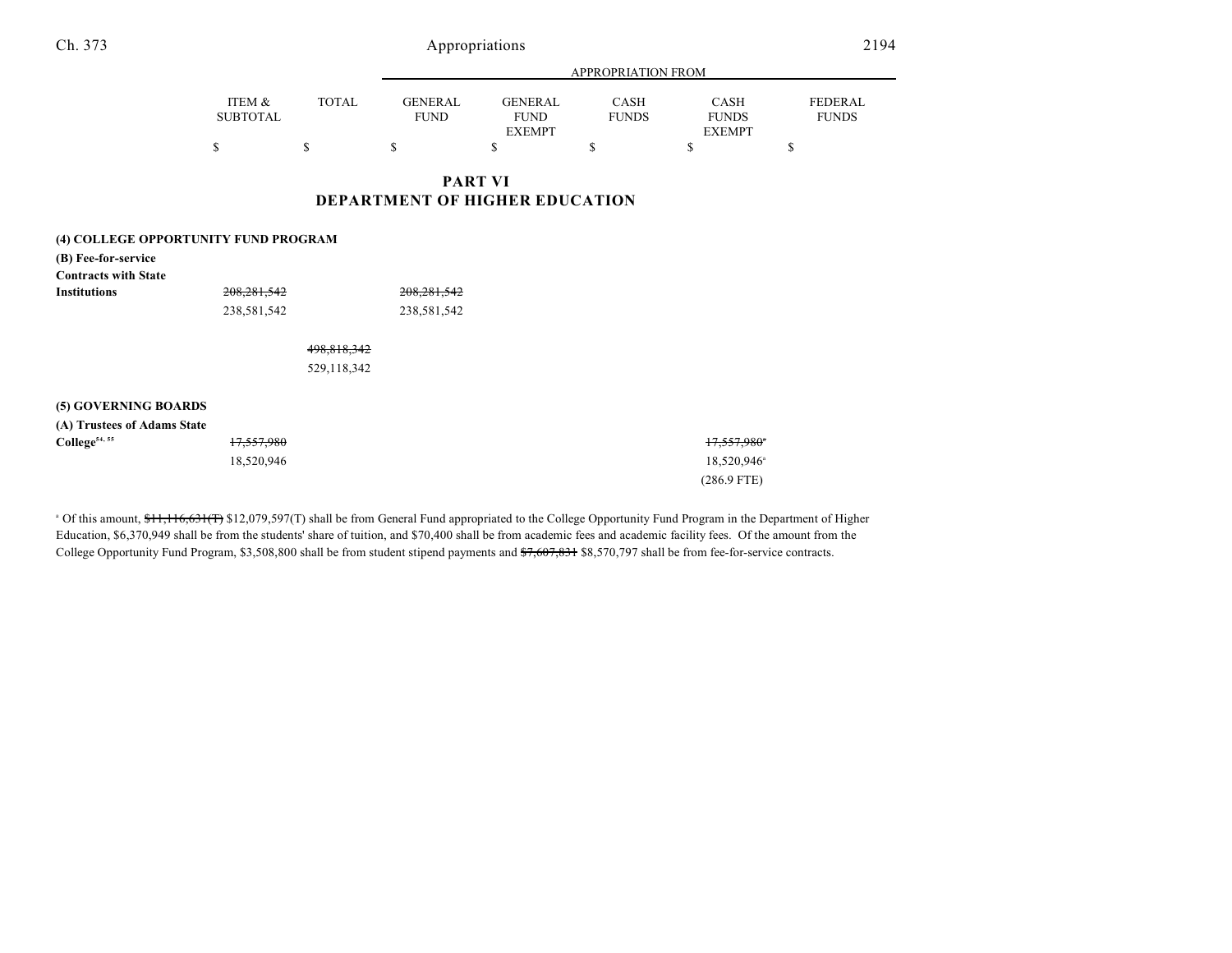| (B) Trustees of Mesa State                                                                                                                                                                                                                                                                                                                                                                                                                                                                                              |                       |                         |  |  |  |
|-------------------------------------------------------------------------------------------------------------------------------------------------------------------------------------------------------------------------------------------------------------------------------------------------------------------------------------------------------------------------------------------------------------------------------------------------------------------------------------------------------------------------|-----------------------|-------------------------|--|--|--|
| College <sup>54, 55</sup>                                                                                                                                                                                                                                                                                                                                                                                                                                                                                               | <del>35,331,279</del> | 35,331,279°             |  |  |  |
|                                                                                                                                                                                                                                                                                                                                                                                                                                                                                                                         | 37,668,968            | 37,668,968 <sup>a</sup> |  |  |  |
|                                                                                                                                                                                                                                                                                                                                                                                                                                                                                                                         |                       | $(405.5$ FTE)           |  |  |  |
| <sup>o</sup> Of this amount, <del>\$17,310,295(T)</del> \$19,647,984(T) shall be from General Fund appropriated to the College Opportunity Fund Program in the Department of Higher<br>Education, \$17,870,984 shall be from the students' share of tuition, and \$150,000 shall be from academic fees and academic facility fees. Of the amount from the<br>College Opportunity Fund Program, \$10,173,600 shall be from student stipend payments and \$7,136,695 \$9,474,384 shall be from fee-for-service contracts. |                       |                         |  |  |  |
| (C) Trustees of                                                                                                                                                                                                                                                                                                                                                                                                                                                                                                         |                       |                         |  |  |  |
| <b>Metropolitan State College</b>                                                                                                                                                                                                                                                                                                                                                                                                                                                                                       |                       |                         |  |  |  |
| of Denver <sup>54, 55</sup>                                                                                                                                                                                                                                                                                                                                                                                                                                                                                             | 81.230.387            | 81.230.387*             |  |  |  |
|                                                                                                                                                                                                                                                                                                                                                                                                                                                                                                                         | 84.136.223            | 84.136.223 <sup>a</sup> |  |  |  |

<sup>a</sup> Of this amount, \$36,184,800(T) \$39,090,636(T) shall be from General Fund appropriated to the College Opportunity Fund Program in the Department of Higher Education, \$44,499,587 shall be from the students' share of tuition, and \$546,000 shall be from academic fees and academic facility fees. The OF THE amount from the College Opportunity Fund Program, \$36,184,800 shall be from student stipend payments. PAYMENTS AND \$2,905,836 SHALL BE FROM FEE-FOR-SERVICE CONTRACTS.

| (D) Trustees of Western         |            |                         |
|---------------------------------|------------|-------------------------|
| State College <sup>54, 55</sup> | 17,317,010 | <del>17,317,010</del> * |
|                                 | 18.863.451 | 18,863,451 <sup>a</sup> |
|                                 |            | $(200.8$ FTE)           |

<sup>a</sup> Of this amount, \$8,261,718(T) \$9,808,159(T) shall be from General Fund appropriated to the College Opportunity Fund Program in the Department of Higher Education, \$8,850,292 shall be from the students' share of tuition, and \$205,000 shall be from academic fees and academic facility fees. Of the amount from the College Opportunity Fund Program, \$3,722,400 shall be from student stipend payments and \$4,539,318 \$6,085,759 shall be from fee-for-service contracts.

Ch. 373 Appropriations 2195

(964.9 FTE)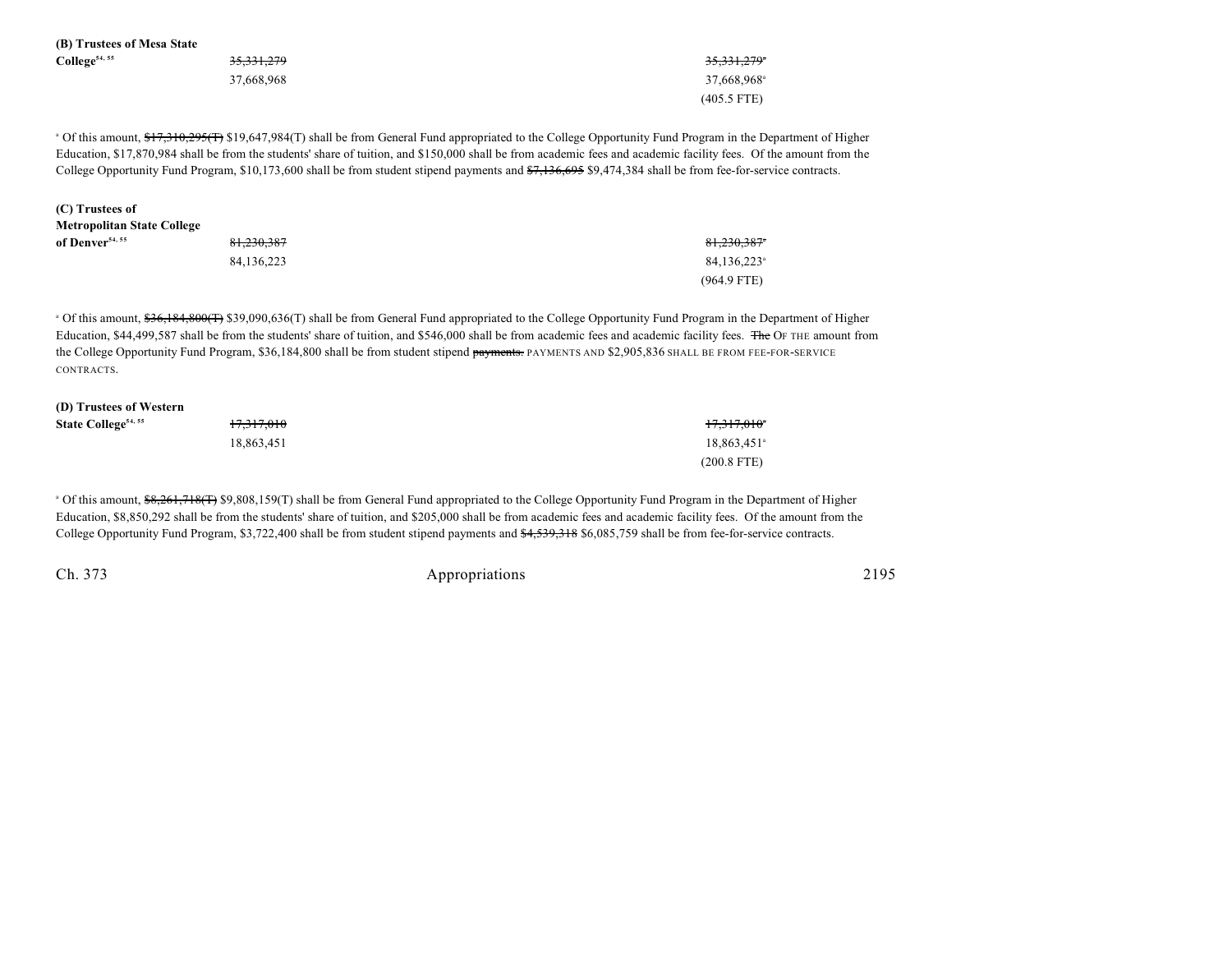| Ch. 373                                         |                           |              |                               | Appropriations                                 |                      |                                              | 2196                           |
|-------------------------------------------------|---------------------------|--------------|-------------------------------|------------------------------------------------|----------------------|----------------------------------------------|--------------------------------|
|                                                 | <b>APPROPRIATION FROM</b> |              |                               |                                                |                      |                                              |                                |
|                                                 | ITEM &<br><b>SUBTOTAL</b> | <b>TOTAL</b> | <b>GENERAL</b><br><b>FUND</b> | <b>GENERAL</b><br><b>FUND</b><br><b>EXEMPT</b> | CASH<br><b>FUNDS</b> | <b>CASH</b><br><b>FUNDS</b><br><b>EXEMPT</b> | <b>FEDERAL</b><br><b>FUNDS</b> |
|                                                 | \$                        | \$           | \$                            | P                                              | \$                   | \$                                           | \$                             |
| (E) Board of Governors of<br>the Colorado State |                           |              |                               |                                                |                      |                                              |                                |
| University System <sup>54, 55</sup>             | 273, 704, 789             |              |                               |                                                |                      | 273,704,789                                  |                                |
|                                                 | 277,177,199               |              |                               |                                                |                      | 277,177,199 <sup>a</sup>                     |                                |
|                                                 |                           |              |                               |                                                |                      | $(3,417.9$ FTE)                              |                                |

<sup>a</sup> Of this amount, \$109,183,992(T) \$112,656,402(T) shall be from General Fund appropriated to the College Opportunity Fund Program in the Department of Higher Education, \$158,169,007 shall be from the students' share of tuition, \$6,181,790 shall be from academic fees and academic facility fees, and \$170,000(T) shall be from moneys appropriated to the Department of Local Affairs from the Local Government Mineral Impact Fund created in Section 34-63-102 (5), C.R.S. Of the amount from the College Opportunity Fund Program, \$47,056,800 shall be from student stipend payments and \$62,127,192 \$65,599,602 shall be from fee-for-service contracts.

| (F) Trustees of Fort Lewis |                       |                         |
|----------------------------|-----------------------|-------------------------|
| $\text{Collect}^{54,55}$   | <del>31,569,036</del> | 31,569,036°             |
|                            | 32,744,209            | 32,744,209 <sup>a</sup> |
|                            |                       | $(413.3$ FTE)           |

<sup>a</sup> Of this amount, \$7,435,161(T) \$8,610,334(T) shall be from General Fund appropriated to the College Opportunity Fund Program in the Department of Higher Education, \$22,937,875 shall be from the students' share of tuition, \$1,150,000 shall be from academic fees and academic facility fees, and \$46,000(T) shall be from moneys appropriated to the Department of Local Affairs from the Local Government Mineral Impact Fund created in Section 34-63-102 (5), C.R.S. Of the amount from the College Opportunity Fund Program, \$6,216,000 shall be from student stipend payments and \$1,219,161 \$2,394,334 shall be from fee-for-service contracts.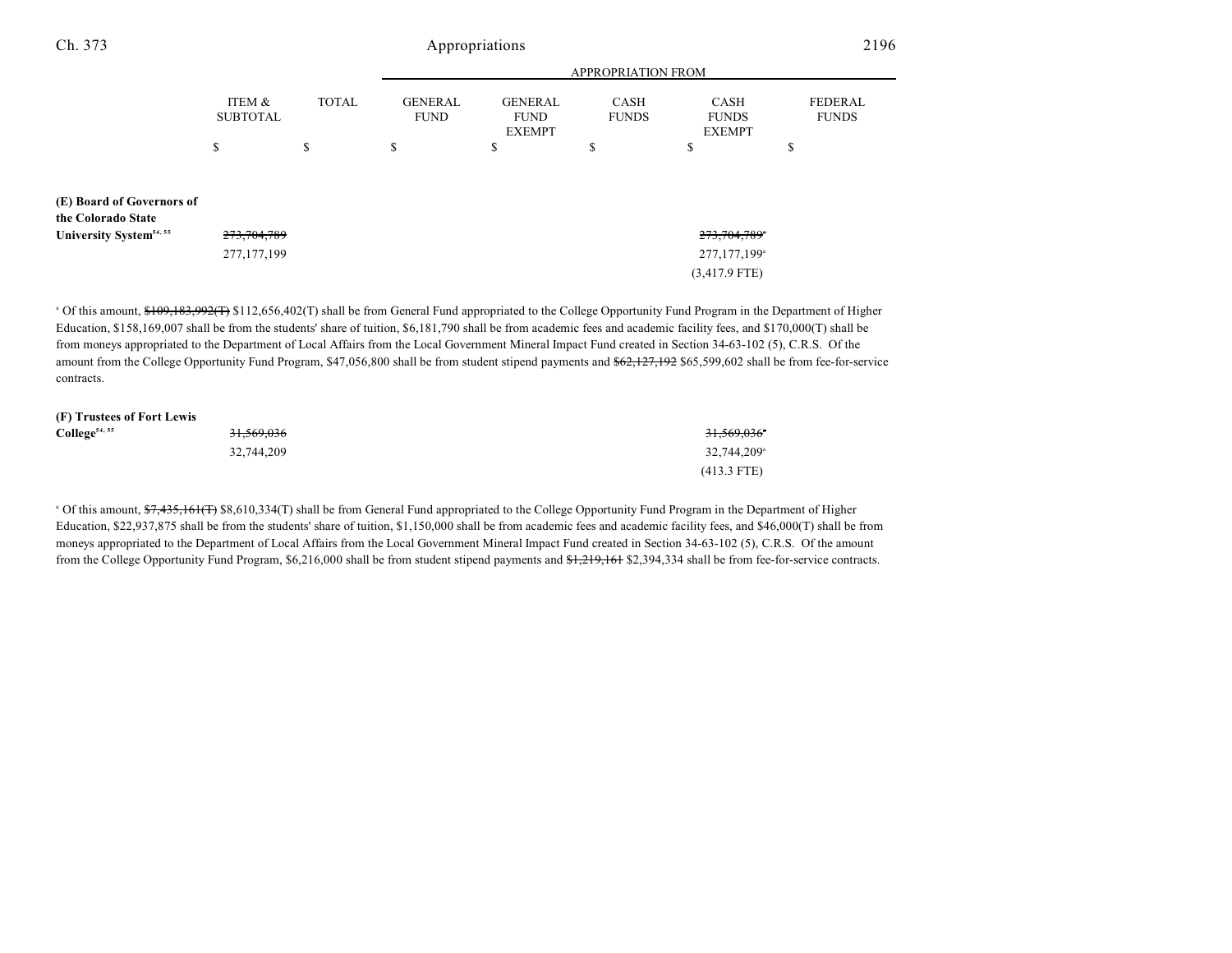| (G) Regents of the                       |                        |                          |
|------------------------------------------|------------------------|--------------------------|
| University of Colorado <sup>54, 55</sup> | <del>605.747.633</del> | <del>605,747,633</del> * |
|                                          | 612.292.724            | 612.292.724              |
|                                          |                        | $(5,971.2$ FTE)          |

<sup>a</sup> Of this amount, \$150,672,841(T) \$157,217,932(T) shall be from General Fund appropriated to the College Opportunity Fund Program in the Department of Higher Education, \$437,717,261 shall be from the students' share of tuition, \$16,700,000 shall be from academic fees and academic facility fees, and \$657,531(T) shall be from moneys appropriated to the Department of Local Affairs from the Local Government Mineral Impact Fund created in Section 34-63-102 (5), C.R.S. Of the amount from the College Opportunity Fund Program, \$64,624,800 shall be from student stipend payments and \$86,048,041 \$92,593,132 shall be from fee-for-service contracts.

| (H) Trustees of the Colorado      |                       |                         |
|-----------------------------------|-----------------------|-------------------------|
| School of Mines <sup>54, 55</sup> | <del>55,152,413</del> | <del>55.152.413</del> * |
|                                   | 56.467.553            | 56,467,553 <sup>a</sup> |
|                                   |                       | $(465.9$ FTE)           |

<sup>a</sup> Of this amount, \$17,187,980(T) \$18,503,120(T) shall be from General Fund appropriated to the College Opportunity Fund Program in the Department of Higher Education, \$37,825,433 shall be from the students' share of tuition, and \$139,000 shall be from academic fees and academic facility fees. Of the amount from the College Opportunity Fund Program, \$5,949,600 shall be from student stipend payments and \$11,238,380 \$12,553,520 shall be from fee-for-service contracts.

| (I) University of Northern |            |                         |
|----------------------------|------------|-------------------------|
| Colorado <sup>54, 55</sup> | 82,573,694 | 82,573,694*             |
|                            | 83,576,787 | 83.576.787 <sup>a</sup> |
|                            |            | $(1,000.0$ FTE)         |

Ch. 373 Appropriations 2197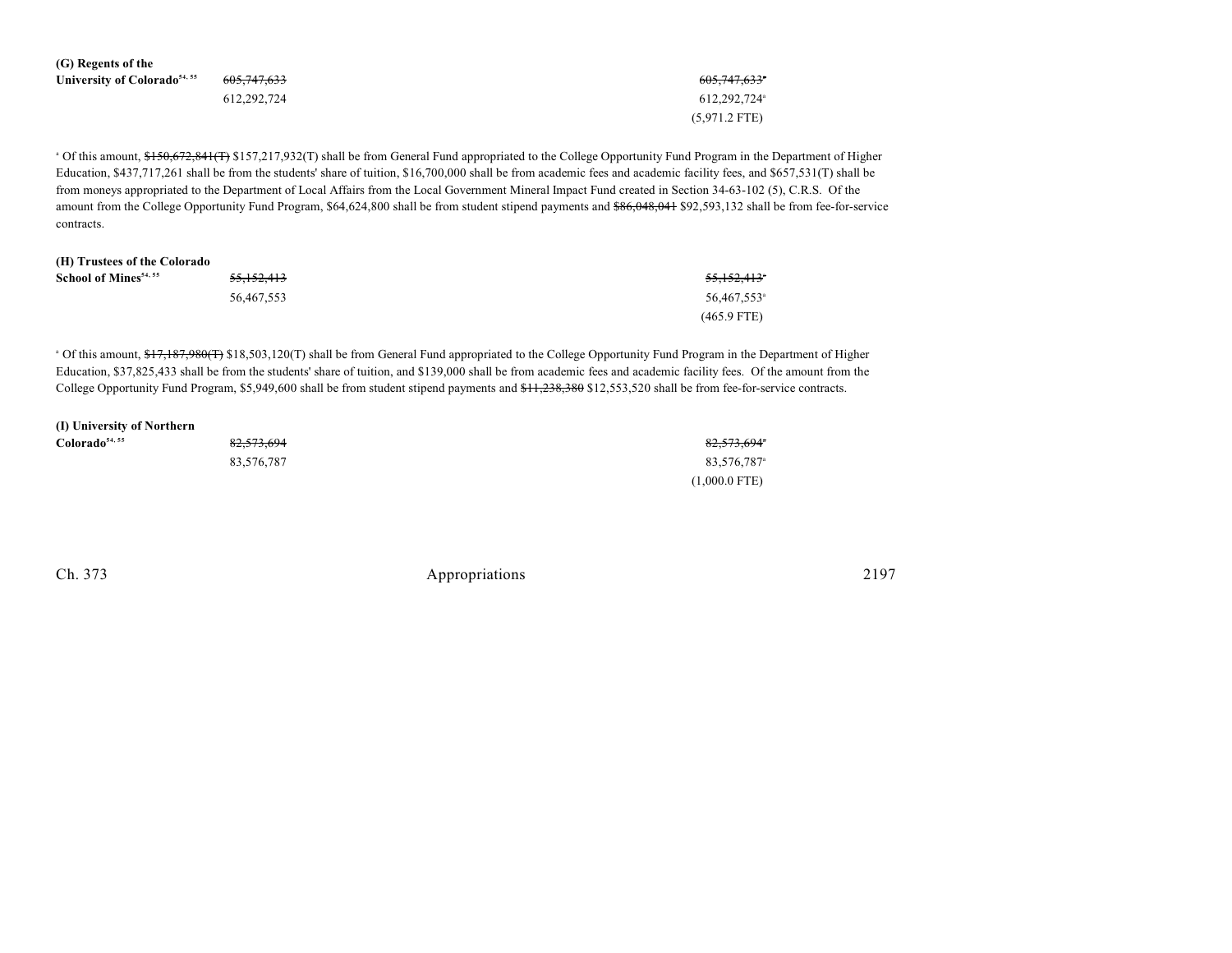### Ch. 373 Appropriations 2198

|                 |       | APPROPRIATION FROM |               |              |               |              |  |
|-----------------|-------|--------------------|---------------|--------------|---------------|--------------|--|
| ITEM &          | TOTAL | GENERAL            | GENERAL       | CASH         | <b>CASH</b>   | FEDERAL      |  |
| <b>SUBTOTAL</b> |       | <b>FUND</b>        | <b>FUND</b>   | <b>FUNDS</b> | <b>FUNDS</b>  | <b>FUNDS</b> |  |
|                 |       |                    | <b>EXEMPT</b> |              | <b>EXEMPT</b> |              |  |
|                 |       |                    |               |              |               |              |  |

<sup>a</sup> Of this amount, \$33,590,909(T) \$34,594,002(T) shall be from General Fund appropriated to the College Opportunity Fund Program in the Department of Higher Education, \$48,270,785 shall be from the students' share of tuition, and \$712,000 shall be from academic fees and academic facility fees. Of the amount from the College Opportunity Fund Program, \$21,871,200 shall be from student stipend payments and \$11,719,709 \$12,722,802 shall be from fee-for-service contracts.

| (J) State Board for           |               |                          |
|-------------------------------|---------------|--------------------------|
| <b>Community Colleges and</b> |               |                          |
| <b>Occupational Education</b> |               |                          |
| <b>State System Community</b> |               |                          |
| Colleges <sup>54, 55</sup>    | 237, 303, 250 | 237,303,250*             |
|                               | 246,339,411   | 246,339,411 <sup>a</sup> |
|                               |               | $(4,627.7$ FTE)          |

<sup>a</sup> Of this amount, \$105,942,015(T) \$114,978,176(T) shall be from General Fund appropriated to the College Opportunity Fund Program in the Department of Higher Education, \$124,457,529 shall be from the students' share of tuition, and \$6,903,706 shall be from academic fees and academic facility fees. Of the amount from the College Opportunity Fund Program, \$89,296,800 shall be from student stipend payments and \$16,645,215 \$25,681,376 shall be from fee-for-service contracts.

# 1,437,487,471

1,467,787,471